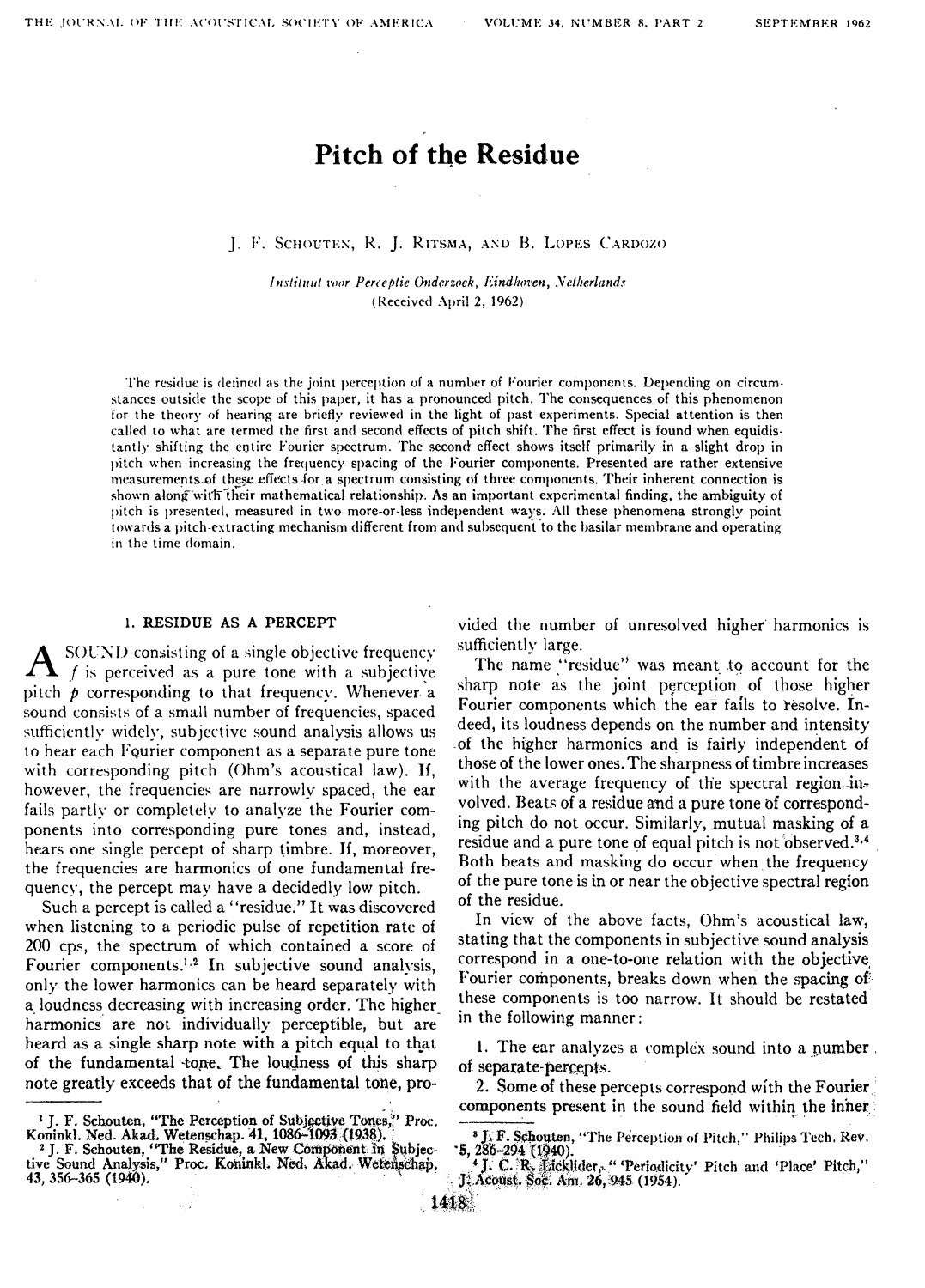ear. These percepts have the timbre of a pure tone and the pitch of the corresponding Fourier component.

3. Moreover, there may exist one or more percepts (residues) not corresponding with any individual Fourier component. These do correspond with a group, of Fourier components. Such a percept (residue) has an impure, sharp timbre and, if tonal, a pitch corresponding to the periodicity of the time pattern of the unresolved spectral components.

De Boer' distinguished between tonal and atonal residues. Indeed, we find that the tonal residue is particularly pronounced in a frequency region up to  $3000$  cps and for reciprocal periodicities between one-fifth and one-twentieth of the average of the constituent frequencies. Beyond this region, the residue is atonal, i.e., without defmite pitch.

# 2. RESIDUE AS A CONCEPT

In trying to establish what is trivial and what is striking about the residue, it is necessary to distinguish clearly between two functions of the total hearing mechanism: First, the analyzing function, providing some form of spectral analysis. Second, the pitch-extracting function, enabling us to attribute the notion of pitch to the various distinguishable products of the analyzer.

It should be borne in mind that the normal place theory in fact<sup>6</sup> consists of two completely separate hypoiheses: First, with respect to its analyzing function, that the ear performs a Fourier analysis of the sound  $(Ohm)$  in terms of a spatial distribution of the frequencies along the basilar membrane,<sup> $\tau$ </sup> though with a limited resolving power.<sup>8</sup> Second, with respect to its pitch-extracting function, that pitch is determined by the area of stimulation on the basilar membrane.<sup>7</sup>

The first hvpothesis, which mav be called the place hypothesis of analysis, is by no means in contradiction with the experimental facts mentioned in Sec. I. The explanation of the residue in terms of nonlinear behavior of the inner ear9 ·10 has been disproved by a number of arguments, viz., the occurrence of the residue at moderate loudness and its behavior in phenomena of beating and masking.<sup>3.4</sup>

The second hypothesis, however, which may be called the place hypothesis of pitch, is refuted by the experimental evidence that a group of high harmonics is perceived in bulk as a single percept with a low pitch corresponding to that of the fundamental tone. The experimental evidence, assuming the place hypothesis of analysis to be correct, can now be stated as follows:

**1.** Stimulation of a particular area of the basilar memb'rane may give rise to widely different sensations of pitch, depending upon the pattern of stimulation.

2. One sound may consist of several percepts of identical or almost identical pitch.

Ever since Helmholtz, the place hypothesis of pitch has been largely taken for granted. Its seeming obviousness was due to theoretical simplicity rather than to inherent logic or to experimental evidence. The phenomenon of the residue forces us to discard it. Thus, we have to question anew what physiological mechanism performs the measurement of pitch whenever there is a stimulation of a particular area of the basilar membrane with a particular wave pattern.<sup>11,12</sup>

#### **3. PITCH AND TIMBRE**

Hitherto, the concepts "timbre" and "pitch" have been used rather vaguely. In fact, many a subject when first listening to a residue is at a loss whether to describe the sound as "high" or "low," since it seems to carry both aspects simultaneously.

Consider, for example, a periodic impulse with a. repetition frequency of 200 cps. The Fourier components have frequencies of 200, 400, 600. . .cps. If a filter is applied, passing only the components of 1200, 1400, and 1600 cps, a residue is heard with a pitch equal to that of the fundamental. Again, if the filter passes the components 1800, 2000, and 2200 cps, a residue of equal pitch is heard. Both residues are easily distinguishable, the latter having a sharper timbre than the former. The operational definition of both pitch and timbre provided by the above example may be generalized to other sounds.

Many familiar periodic sounds, such as vowels in speech, yield a Fourier spectrum containing a large number of higher harmonics. In subjective sound analysis, the perception of the residue often predominates over that of the lower harmonics and determines the timbre (formant region) as well as the pitch of the sound. The same applies to the sounds of many string and wind instruments.

In view of this interpretation, it is scarcely surprising. that both the timbre and the pitch are hardly dependent upon the presence of the fundamental tone. We realize that, normally, timbre involves more attributes of the sound than the mere spectral distribution of its Fourier components. In this article, however, dealing with stationary sounds, we use timbre in a limited meaning, mainly in order to disentangle the concepts of pitch and

<sup>&</sup>lt;sup>5</sup> E. de Boer, "On the 'Residue' in Hearing," Ac. Thesis, Am-

sterdam. 1956.<br><sup>6</sup> J. F. Schouten, "The Residue and the Mechanism of Hearing," Proc. Koninkl. Ned. Akad. Wetenschap. 43, 991-999 (1940).

<sup>&</sup>lt;sup>7</sup> H. L. F. von Helmholtz, *Die Lehre von den Tonempfindungen* als physiologie Grundlage für die Theorie der Musik. (Vieweg Ver-

lag Braunschweig, Germany, 1862), Chap. 4.<br>• G. von Békésy, "Über die Resonanzkurve und die Abklingzeit der verschiedenen Stellen der Schneckentrennwand," Akust. Z. 8, 66-76 (1943).<br><sup>9</sup> H. Fletcher, "A Space-Time Pattern Theory of Hearing,"

**J. Acoust. Soc. Am. 1, 311-343 (1929).**<br><sup>10</sup> G. von Békésy, "Ober die nichtlinearer Verzerrungen des

Ohres," Ann. Physik **20,** 809-827 (1934).

<sup>&</sup>lt;sup>11</sup> J. C. R. Licklider, "A Duplex Theory of Pitch Perception,"

Experientia 7, 128 (1951).<br><sup>12</sup> J. C. R.-Licklider, "Auditory Frequency Analysis," in *Information*<br>*mation Theory*, Proc. 3rd London Symposium on Information<br>Theory, edited by Colin Cherry (Butterworths Scientific Publica tions, London, 19\$6), pp. 253-268.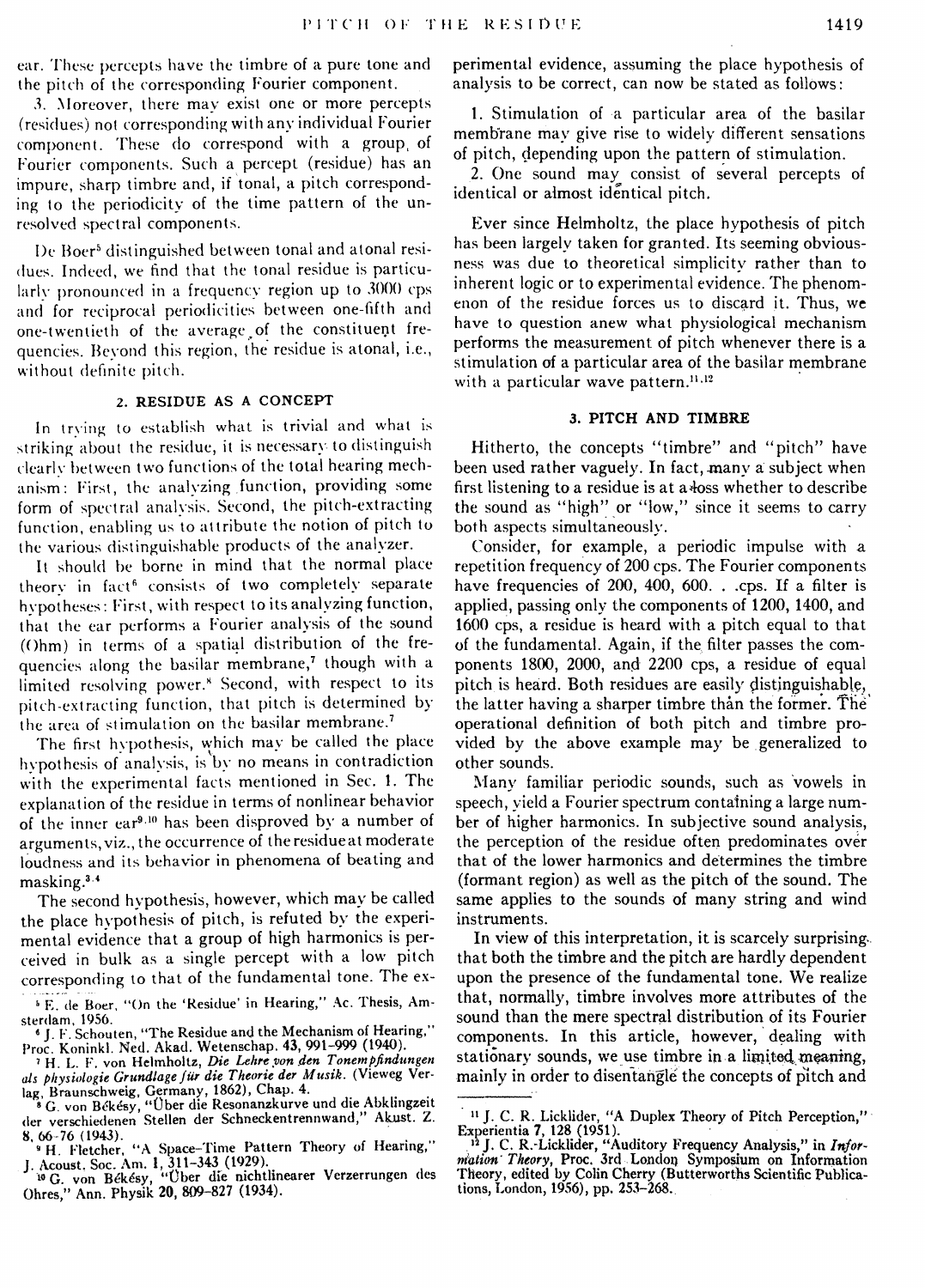timbre. It is felt that our operational definition is sufticient for this purpose, since subjects after some training proved to be able to make pitch judgments of the residue consistently without being hampered unduly by differences in timbre.<sup>13</sup>

Special mention should be made of the case of the pure sinusoid. Since a change in frequency involves both a shift along the basilar membrane and a change in periodicity. the perceptual change, according to our definition, should be interpreted as consisting of both a change in timbre and a change in pitch.

#### 4. PHYSICAL CORRELATE OF PITCH

 $\rm\,Wc$  assume that the analyzing mechanism provides us. with a rough resolution into separate spectral regions leading to percepts distinguishable by virtue of their. timbre and characterized by a more or less pronounced pitch.

We find that stimulation of a particular area of the basilar membrane may give rise to widely different sensations of pitch, ranging from the highest for stimulation with a pure tone down to about one-twentieth of that value.

Hence, the pitch extractor, operating upon the selected spectral region at this particular area, must derive its notion of pitch from certain physical parameters of the spectral region involved. Its location is unknown, as yet, except that it is posterior to the analyzing function of the basilar membrane and, thus, most probably of neural origin.

This pitch extractor might, in principle, operate in two entirely different ways. Either it operates in the frequency domain or in the time domain. When operat $\chi$ ing in the frequency domain, a pitch equal to that of the fundamental tone could be derived by some process measuring the spacing of the spectral components. When operating in the time domain, however, a pitch equal to that of the fundamental tone could be derived  $b$ y a process measuring the spacing of certain marking points in the time function.

The former hypothesis has, to our knowledge, never been proposed. We would not consider it a very probable one in view of anatomical evidence, as well as in view of the experimental evidence described here later. The latter hypothesis gathered momentum during the last twenty or so years on account of both perceptual<sup>11,12</sup> and anatomical evidence.<sup>14.15</sup>

#### 5. PHENOMENON OF PITCH SHIFT

The example given in Sec. 3 was a case of an harmonic complex, i.e., a complex the components of which are integer multiples of one frequency. If all components of

the harmonic.complex are shifted from  $f_i = 1800$ , 2000, 2200 cps to, say,  $f_i + \Delta f = 1840$ , 2040, 2240 cps, the complex is no longer harmonic. Yet, a residue is clearly heard characterized by an evident pitch which, however, is unequal to that of the original harmonic com plex. It is observed to move upwards from  $p=200$  to, roughly,  $204 \text{ cps}^3$  As an empirical rule, it was found that the pitch of such a residue moves up and down in linear proportion to the center frequency of the constituent components. We refer to this phenomenon as the first effect of pitch shift.

Stating the first effect in more-general terms, the constituent frequencies are given by

$$
f_i = f_0 - g_0, f_0, f_0 + g_0,
$$
 (1)

with

$$
f_t + \Delta f = f_0 - g_0 + \Delta f, f_0 + \Delta f, f_0 + g_0 + \Delta f.
$$
 (2)

The pitch of the harmonic residue is given by

$$
p_0 \equiv g_0,\tag{3}
$$

and the first pitch-shift effect by

 $l_n = na_n$ 

$$
\Delta p = \Delta f / n. \tag{4}
$$

More-elaborate measurements<sup>5</sup> confirmed the first effect and, in addition, showed up another effect which may be called the second effect of pitch shift. This effect consists of two different experimental findings:

1. The observed pitch shift was found to be slightly but consistently larger than given by (4).

2. When changing the spacing *g* with constant center frequency, the pitch was found to *decrease* slightly when *raising* the frequency spacing  $g^{16}$ .

Since these two observations can be correlated, it seems preferable to subsume under one term the second effect of pitch shift.

Let us describe the three frequencies  $f-g$ ,  $f$ ,  $f+g$  as resulting from amplitude modulation of the carrier frequency  $f$  with a modulating frequency  $g$ . The signal is then given by

$$
s(t) = (1 + m \cos 2\pi g t) \sin 2\pi f t
$$

$$
= \frac{1}{2}m\sin 2\pi (f - g)t + \sin 2\pi ft + \frac{1}{2}m\sin 2\pi (f + g)t.
$$
 (5)

The harmonic situation is characterized by

$$
f_0 = n g_0,\tag{6}
$$

in which *n* is an integer.

Let us assume that, starting from the harmonic situation, f and g are changed by  $\Delta f$  and  $\Delta g$ , respectively, and that, in first approximation, the pitch shift  $\Delta p$  is a linear function of  $\Delta f$  and  $\Delta g$ . Thus,

$$
\Delta p = a\Delta f - b\Delta g. \tag{7}
$$

If the two frequency shifts are such that the sound re-

<sup>&</sup>lt;sup>13</sup> R. A. Jenkins, "Perception of Pitch, Timbre, and Loudness," *J. Acoust. Soc. Am.* 33, 1550–1557 (1961).

<sup>&</sup>lt;sup>14</sup> I. C. Whitfield, "The Physiology of Hearing," Progr. in

Biophys and Biophys. Chem. 8, 43 (1957).<br>- <sup>16</sup> M. H. Goldstein, "Neurophysiological Representation of<br>Complex Auditory Stimuli," Tech. Rept. 323, MIT Research Laboratory of Electronics (1957).

<sup>&</sup>lt;sup>16</sup> The latter experiment was repeated by Goldstein<sup>15</sup> with in-\_conclusive results.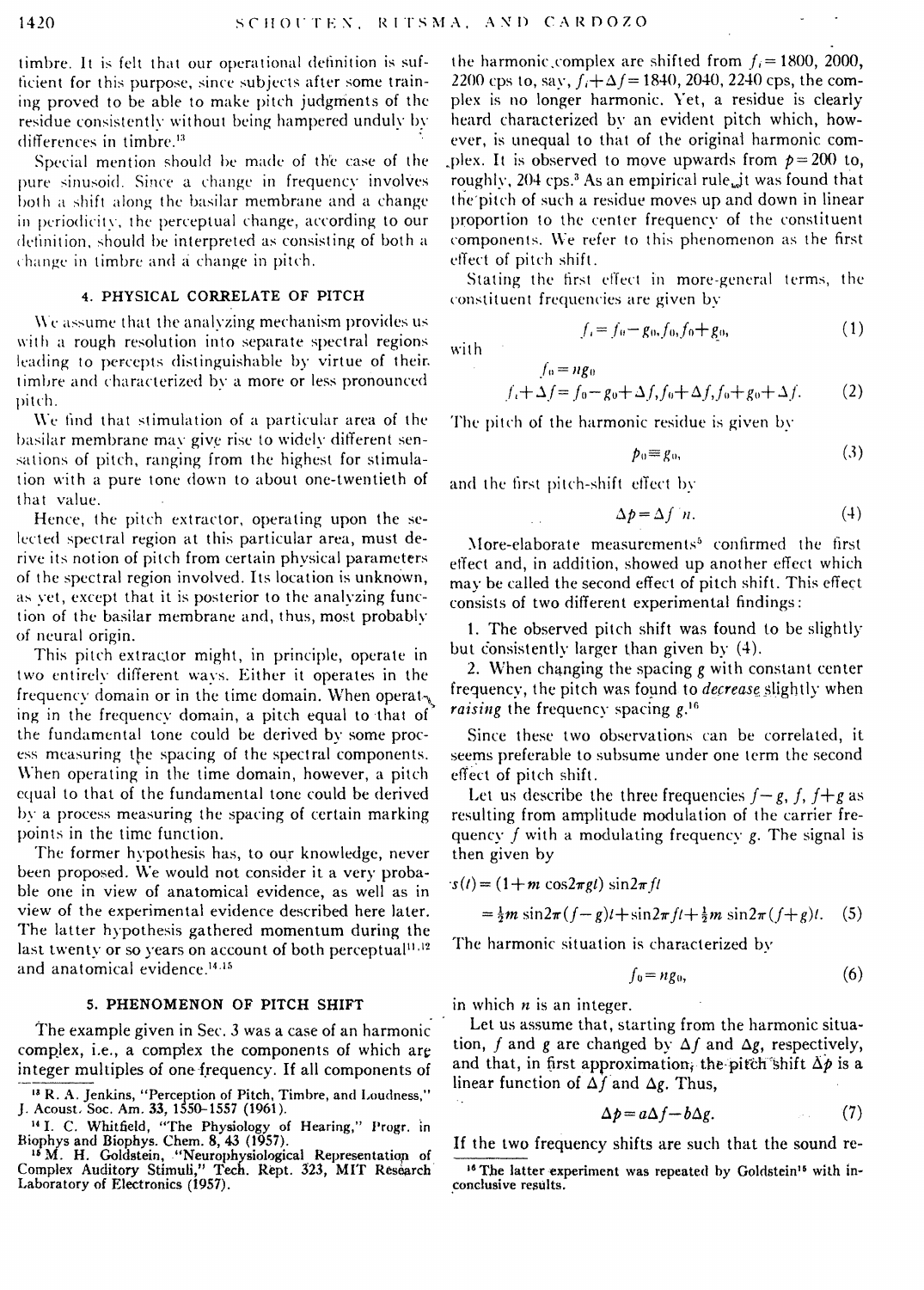mains harmonic,

$$
\Delta f = n \Delta g, \tag{8}
$$

we have, according to  $(3)$ ,

$$
\Delta p = \Delta g. \tag{9}
$$

Hence, according to  $(7)$ .

$$
1 = an - b,\tag{10}
$$

$$
\Delta p = \left[ (1+b) \ n \right] \Delta f - b \Delta g. \tag{11}
$$

It is easily seen that indeed the harmonic change (8) fulfills the obligation (9). It is also seen that, for  $b=0$ , (11) reduces to the first effect of pitch shift (4). Thus, the constant  $b$  is a measure of the second effect of pitch shift. If b is positive, the pitch shift as a function of  $\Delta f$ must be larger than (4). Moreover, the pitch must decrease when increasing  $g$ . The value of  $b$  calculated from de Boer's measurements<sup>5</sup> at  $f_0 = 1800$  cps,  $g = 200$  cps as a function of either  $\Delta f$  or  $\Delta g$ , leads to  $b = 0.35$  and  $b = 0.40$ , respectively, which is a fair agreement and an indirect verification of his accuracy of measurement.

The first and second effects of pitch shift seem to be of crucial importance for an understanding of the phenomenon of the residue and its underlying mechanism. Therefore, we repeated and tried to extend measurements of the two effects. In order to obtain an experimental situation that was both clear-cut and easy, we chose a sound complex consisting of three equally spaced Fourier components. This complex has the experimental advantage of being easily generated by modulation techniques. Moreover, it permits a simple mathematical description.

#### 6. SIGNAL GENERATION

A test signal consisting of the three frequencies  $f-g$ , g, and  $f+g$  was generated by amplitude modulation of a carrier frequency  $f$  (center frequency) with a modulation frequency  $g$  (frequency spacing). Thus,

$$
s(t) = (1 + m \cos 2\pi g t) \sin 2\pi f t
$$
  
=  $\frac{1}{2}m \sin 2\pi (f - g)t + \sin 2\pi f t + \frac{1}{2}m \sin 2\pi (f + g)t$ . (5)

The modulation depth  $m$  was normally taken 0.9 in the experiment. Leak of the modulation frequency g through the modulator was reduced to  $-60$  dB.

By choosing  $f$  an integer multiple of  $g$ , we obtain the periodic signal

$$
s(t) = \frac{1}{2}m \sin 2\pi (n-1)gt + \sin 2\pi ngt + \frac{1}{2}m \sin 2\pi (n+1)gt. (12)
$$

Shifting the carrier frequency by  $\Delta f$  results in an additive shift  $\Delta f$  of all three components:

$$
s(t) = \frac{1}{2}m \sin 2\pi \left[ (n-1)g + \Delta f \right] t + \sin 2\pi (ng + \Delta f) t
$$
  
 
$$
+ \frac{1}{2}m \sin 2\pi \left[ (n+1)g + \Delta f \right] t. \quad (13)
$$

 $As \Delta f$  increases, the complex becomes increasingly anharmonic.

A matching signal, equally consisting of three frequencies, was generated by recording an harmonic test

signal (5) on tape and played back at variable speed. The tape speed was controlled by an oscillator of ad- $\lambda$ justable frequency. The matching signal is thus given by

$$
r(t) = \frac{1}{2}m \sin 2\pi (n-1)\gamma g t + \sin 2\pi n \gamma g t + \frac{1}{2}m \sin 2\pi (n+1)\gamma g t, \quad (14)
$$

 $\gamma$  representing the ratio of playback over recording speed.

Deviations from  $\gamma = 1$  result in a multiplicative shift of all three components by a factor  $\gamma$ . The matching complex remains harmonic.

All frequencies were measured with a crystalcontrolled frequency counter. Listening was performed binaurally with PDR 10 headphones at 30-4 to 40-dB sensation level.

#### 7. METHOD OF MEASUREMENT

When listening to the subjective effect of a frequency shift  $\Delta f$ , a change of pitch is clearly heard up or down to about a major third.

Using the subjective scale of musical pitch, settings can be made instructing the subject either to judge the



FIG. 1. Block diagram of apparatus. A test complex is generated with the aid of a modulator (MOD) and two sine-wave oscillators (OSC.f and OSC.g). As a matching signal, an harmonic complex from a tape recorder is used (TR). The pitch of this matching signal can be changed by varying the tape speed  $(OSC.h)$ . A crystal-controlled frequency counter (FC) is used for measuring the frequencies of the oscillators. The switch A consists of two buttons.

pitch difference as a function of  $\Delta f$  or to adjust the  $\Delta f$ so as to obtain one of the discrete musical intervals ranging from half a tone in steps of half a tone up to about the major third.

Although the general behavior of pitch shift can be easily checked and measured in this way, the accuracy is rather poor. A better accuracy can be obtained with a matching method in which the subject is instructed to adjust the parameter  $\gamma$  of a matching signal so as to match the pitch of the test signal. In this method, contrary to the former ones, the ear is used as a zero instrument with respect to pitch differences.

We found, in accordance with others,<sup>17-19</sup> that pitch matchings between a residue and a pure tone are difficult. This difficulty is due to the widely different tim-

<sup>19</sup> W. A. Rosenblith, Harvard Univ., Psycho-Acoustic Laboratory Progr. Rept. 2 (PNM-6, 1947), as quoted in reference 12.

<sup>&</sup>lt;sup>17</sup> A, M. Small, Jr., "Some Parameters Influencing the Pitch of Amplitude Modulated Signals," J. Acoust. Soc. Am. 27, 751-760  $(1955).$ 

<sup>&</sup>lt;sup>18</sup> H<sub>4</sub> Davis, S. R. Silverman, and D. R. McAuliffe, "Some Observations on Pitch and Frequency," J. Acoust. Soc. Am. 23, 40-42 (1951).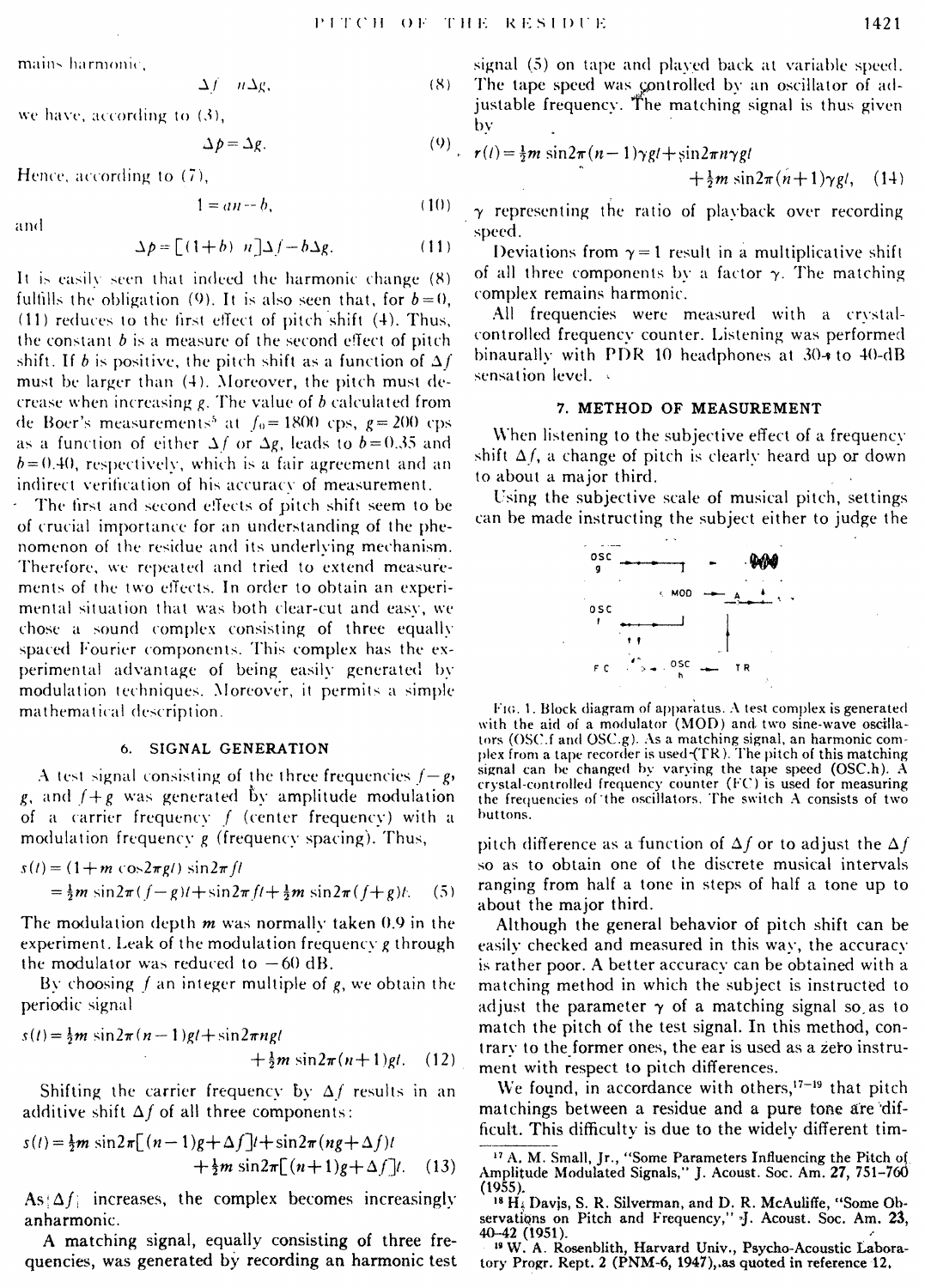bres and leads to poor consistency of settings. Therefore, the anharmonic residue (13) was matched with an harmonic residue (14) of closest-resembling timbre. Consistent settings were obtained in this way.

By pressing one of two buttons, the subject could listen to either the test signal or the matching signal. He was free to press the buttons in any order without time limitation. Simultaneous pressing of both buttons was not allowed. In Fig. 1, a block diagram is given of the experimental setup.

#### 8. PROCEDURE

The procedure for measuring pitch shifts is explained by examining the way in which a typical set of matchings was brought about.

Starting from, say,  $f_0 = 2000$  cps and  $g_0 = 200$  cps  $t_n= 10$ , f was varied in steps of  $\Delta f=50$  cps upwards and downwards, keeping g constant. The  $\gamma$  of the matching signal (with  $n = 10$ ) was adjusted until its pitch matched that of the test signal. For larger values of  $\Delta f$ , the sensation of pitch along this particular line of settings gets lost gradually and sets a limit to reproducible measurements. Similarly, *g* was varied in steps of  $\Delta g = 5$  cps upwards and downwards, keeping f constant.

It is essential in this procedure that the attention of the subject is directed towards changes along a line of constant n.

Half a dozen well-trained subjects participated in the trial experiments in which  $f_0$  ranged from 1000  $3000$  cps,  $g_0$  from  $100/300$  cps. Three of these participated in the final experiments are reported in this paper.

#### 9. RESULTS

The results are shown in Figs. 2 and 3. In Fig. 2, the abcissa is the center frequency  $f$  and the ordinate is the



FIG. 2. Pitch as a function of the center frequency for a threecomponent complex. The frequency spacing  $g$  is 200 cps. The circles, triangles, and dots represent the means of twelve matchings made by three subjects, respectively. Solid lines are drawn according to best fit of the experimental points. Dashed lines represent the first effect of pitch shift given by {4). The crosses are the means of clusters like those in Fig. 6.



FIG. 3. Second effect of pitch shift. Pitch as a function of the modulating frequency for a three-component complex. The center frequency is 2000 cps. The results of two subjects are shown hy circles and dots. Solid lines are drawn according to best fit of the experimental points. These lines fulfill Eq.  $(11)$  with  $b=0.27$  or 0.16, respectively.

pitch  $p$  defined as the modulating frequency  $\gamma g$  of the harmonic-matching complex. The results of three subjects are shown separately by circles, triangles, and dots. Each point represents the mean of three series of four separate measurements. Solid lines are drawn according to best tit of the experimental points. Dashed lines represent the first effect of pitch shift given by (4).

In Fig. 3, the abcissa and ordinate are the modulating frequency  $g$  and the pitch  $p$ , respectively. The results are shown for two subjects at center frequency  $f = 2000$ cps. The standard deviation in an experimental point is 0.5-1.0 cps.

## 10. CONTROL MEASUREMENTS

In Sec. 7, reasons were given for preferring the method of zero settings of pitch difference to settings in which a setting according to a subjective estimation of musical intervals is involved.

Yet, one has to be aware of the dangers inherent in such a matching method. In both the test signal and the matching signal, the low-pitched residue is by far the most prominent percept. Even so, the constituent frequencies can be heard faintly as pure tones with corresponding high pitch. This applies particularly .to complexes with relatively wide spacing. Thus, the subject might mistakenly match the pitch of two pure tones rather than that of the residues.

Such settings occurred indeed during early trial experiments. Instructions were corrected accordingly and satisfactorily.

The phenomena of pitch shift, however, cannot possibly be explained in terms of such settings of pure tones. 'fhis is already evident from the judgments of musicalintervals.

A corroboration within the framework of the matching method was obtained by choosing a test signal con· sisting of the frequencies ncar 1800, 2000, and 2200 cps  $(n=10)$  and a matching signal consisting of the frequencies ncar 1200, 1400, and 1600 cps *(n=* 7). For the rest, the measurements were made according to the procedure described under Sec. 8. Now, the matching signal contained components all of which were unequal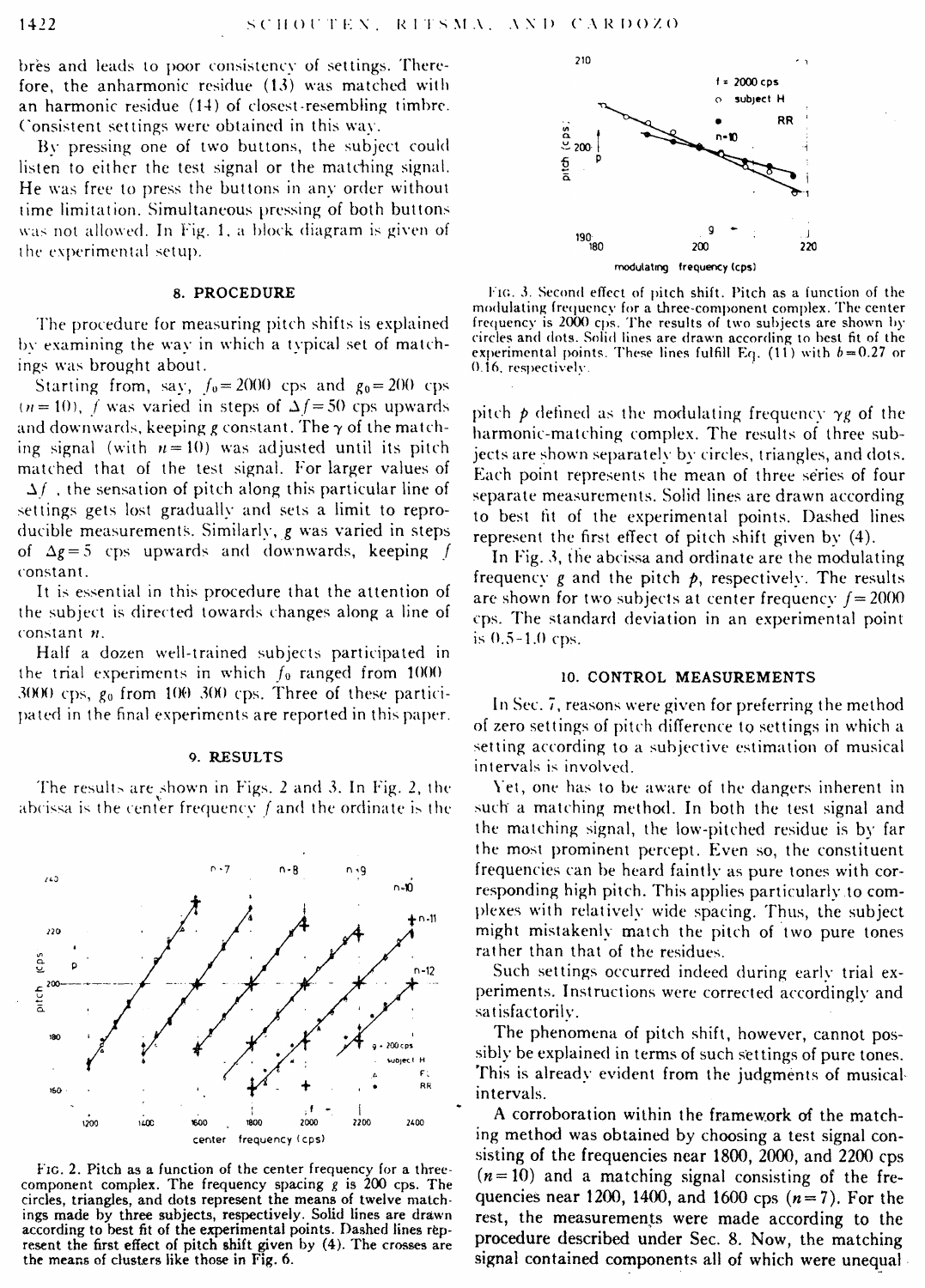

FIG. 4. Control experiment. Plot of subjective pitch against center frequency for different matching signals. Dots show the result obtained by using a recorded complex with frequencies 1800 2000 2200 cps ( $n = 10$ ). The circles show the result obtained by using a recorded complex with frequencies 1200-1400-1600 cps  $(n=7)$ . The frequency spacing was 200 cps.

to those of the test signal. Moreover, the timbres of both signals were different. Matching a pair of components or matching the timbres would have given a completely different result from that given in Fig. 2. The results, however, were the same within the experimental errors, as can be seen in Fig. 4. Other control measurements were done with test signals with center frequencies  $f_0 = 1400$  ( $n = 7$ ), 1800 ( $n = 9$ ), and 2200 cps  $(n=11)$  and a matching signal with  $f_0 = 2000$  cps  $(n=10)$ . All these combinations gave the same result within the experimental error.

#### 11. DISCUSSION

It can be seen from  $Fig., 2$  that the pitch of the anharmonic residue can be followed and measured along a line of constant  $n$  up to the adjoining harmonic situation for positive  $\Delta f$  and, at times, even further for negative  $\Delta f$ . This is a considerable extension of the results of de Boer<sup>5</sup> where the lines ended half-way between the harmonic situations and, thus, presented a sawtoothlike pattern. In fact, when traveling along a line of constant  $n$ , the sensation of pitch fades away gradually rather than jumping abruptly towards a line of different  $n$ . The first effect of pitch shift is thus amply confirmed and extended.

The second effect of pitch shift is corroborated as shown in Fig. 2 where the solid lines can be seen to deviate from the dashed ones. The second effect of pitch shift was also corroborated by measuring the pitch  $p$ as a function of  $g$ , as shown in Fig. 3.

In order to check the correlation of the two aspects of the second effect on pitch shift, the constant  $b = 0.27$ , calculated from Fig. 4 for subject H, was used to predict the behavior of pitch as a function of  $f$  (Fig. 5). The observed values fit in very well with the calculated ones.

It should be mentioned that  $b$  is not an invariant.

The f range in which measurements have been made goes from  $f = 1200$  to  $f = 2400$  cps. Trial measurements were done for lower f values. In this region, however, subjects experienced increasing difficulties in concentrating on the residue pitch, since the separate components became obtrusively audible.

The region of  $\sqrt{}$  2400 cps is characterized by a gradual waning of the phenomenon of the residue as such. Trial measurements with  $g = 100$  and  $g = 300$  cps gave the same general tendency.

# 12. AMBIGUITY OF PITCH

We already drew attention to the fact that, in Fig. 2, the lines of pitch settings for various values of  $n$  extend up to and beyond the adjoining harmonic situations.

It was noted also during trial experiments that subjects at times agreed to widely different pitch settings. These stray settings fell pronouncedly outside of the normal error interval. Upon inspection, it turned out later that these stray settings corresponded to settings belonging to lines of different  $n$ .

The procedure described in Sec. 8 partly forces the subject to stick to a particular value of  $n$ , but evidently his attention goes astray and picks up a pitch belonging to a different value of  $n$ .

This means that even in a purely harmonic complex a number of discrete pitches are acceptable to the subject.<sup>6</sup>

In order to obtain a direct experimental access to this phenomenon, subjects were instructed to ascertain whether in an harmonic residue more than one pitch was observable and whether these pitches could be matched with the matching signal. A histogram of such settings for an harmonic complex with  $f=1990$  and  $g = 199$  cps is given as an example in Fig. 6. The histogram does not intend to show the relative predominance of the alternative pitches, since subjects were instructed



FIG. 5. Check on Eq. (11). The pitch as a function of the center frequency  $f$  for a three-component complex. The frequency spacing  $g$  is 200 cps. Direct measurements are plotted as circles. The solid line is calculated according to (11) with  $b = 0.27$  (compare Fig. 3).